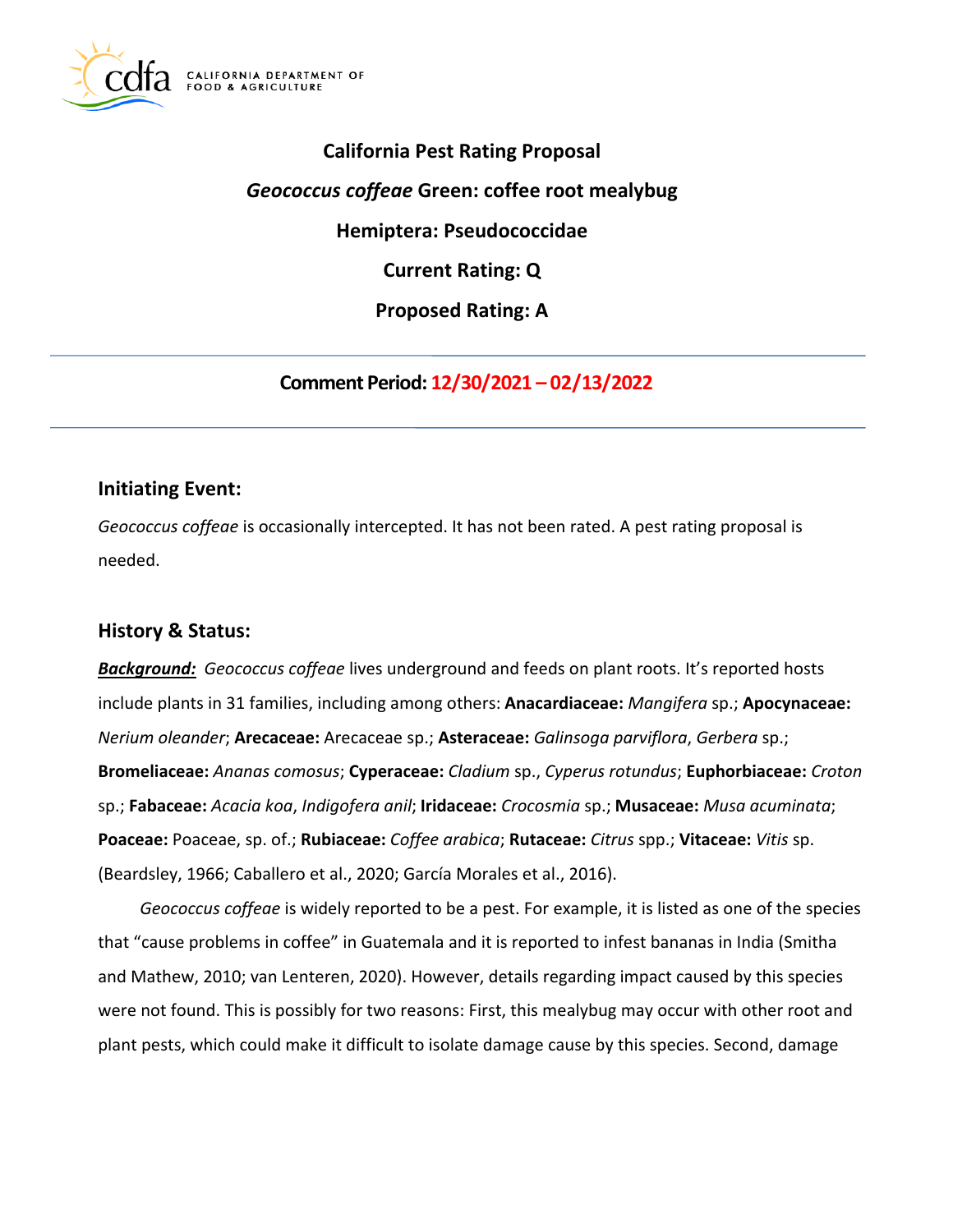

caused by root-feeding mealybugs is not distinctive and manifests as reduced growth and death (Hara et al., 2001).

**Worldwide Distribution:** *Geococcus coffeae* is native to Asia (Miller et al., 2002). It has been introduced widely throughout the tropics and is reported from, for example, North America (Mexico and United States: Florida and Hawaii), South America: (Colombia and Suriname), and Oceania (New Caledonia) (Beardsley, 1966; Caballero et al., 2020; Caballero and Ramos-Portilla, 2018; Kuitert and Dekle, 1966; Mille et al., 2016). García Morales et al. (2016) list numerous additional countries in Africa, Asia, the Caribbean, Central America, South America, and Oceania. *Geococcus coffeae* is commonly reported in greenhouses and some reports of occurrence are likely limited to greenhouse infestations (for example, Denmark) (Kozarzhevskaya and Reitzel, 1977).

**Official Control:** *Geococcus coffeae* is considered reportable by the United States Department of Agriculture (United States Department of Agriculture).

**California Distribution:** *Geococcus coffeae* is not known to be established in California.

**California Interceptions:** *Geococcus coffeae* is occasionally intercepted on nursery stock from Florida and Hawaii (California Department of Food and Agriculture).

The risk *Geococcus coffeae* poses to California is evaluated below.

# **Consequences of Introduction:**

1) **Climate/Host Interaction:** *Geococcus coffeae* is polyphagous and suitable hosts are likely present over much of California. Climate, however, may limit this mealybug to areas of the state with mild climate (for example, the southern coast). Therefore, *G. coffeae* receives a **Medium (2)** in this category.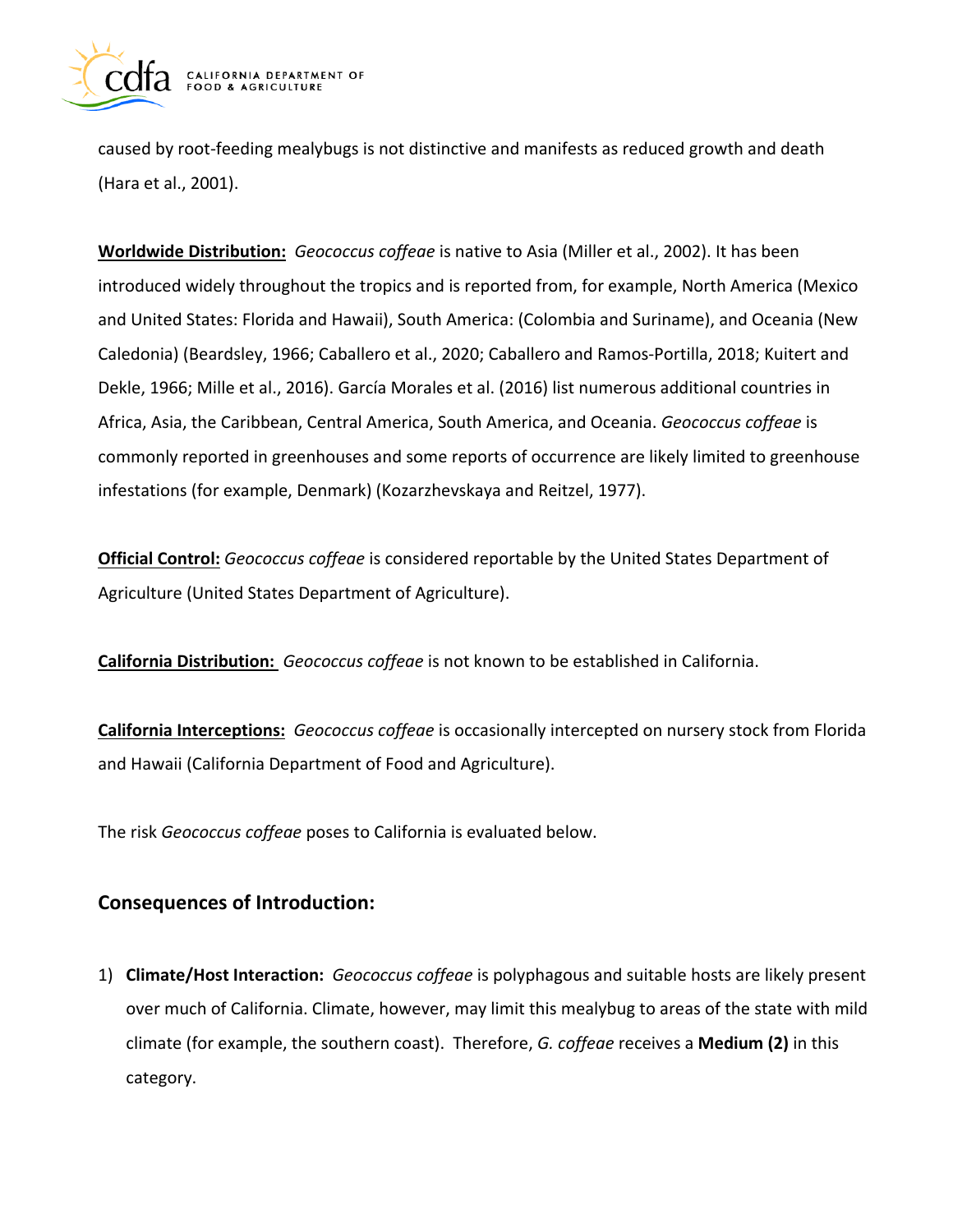

- Low (1) Not likely to establish in California; or likely to establish in very limited areas.
- **Medium (2) may be able to establish in a larger but limited part of California.**
- High (3) likely to establish a widespread distribution in California.
- 2) **Known Pest Host Range:** *Geococcus coffeae* is polyphagous. Therefore, it receives a **High (3)** in this category.
	- Low (1) has a very limited host range.
	- Medium (2) has a moderate host range.
	- **High (3) has a wide host range.**
- 3) **Pest Reproductive and Dispersal Potential:** *Geococcus coffeae* can be moved with infested plant material. Therefore, it receives a **Medium (2)** in this category.
	- Low (1) does not have high reproductive or dispersal potential.
	- **Medium (2) has either high reproductive or dispersal potential.**
	- High (3) has both high reproduction and dispersal potential.
- 4) **Economic Impact**. *Geococcus coffeae* is reported to be a pest of various plants, including crops. Although details regarding impact are lacking, this may be for the reasons explained in the Background, above. If it became established in California, it could decrease yield and increase production costs of a variety of plants. In addition, it is considered reportable by the United States Department of Agriculture, so its presence in California could impact trade. Therefore, it receives a **High (3)** in this category.

### **Economic Impact: A, B, C**

- **A. The pest could lower crop yield.**
- **B. The pest could lower crop value (includes increasing crop production costs).**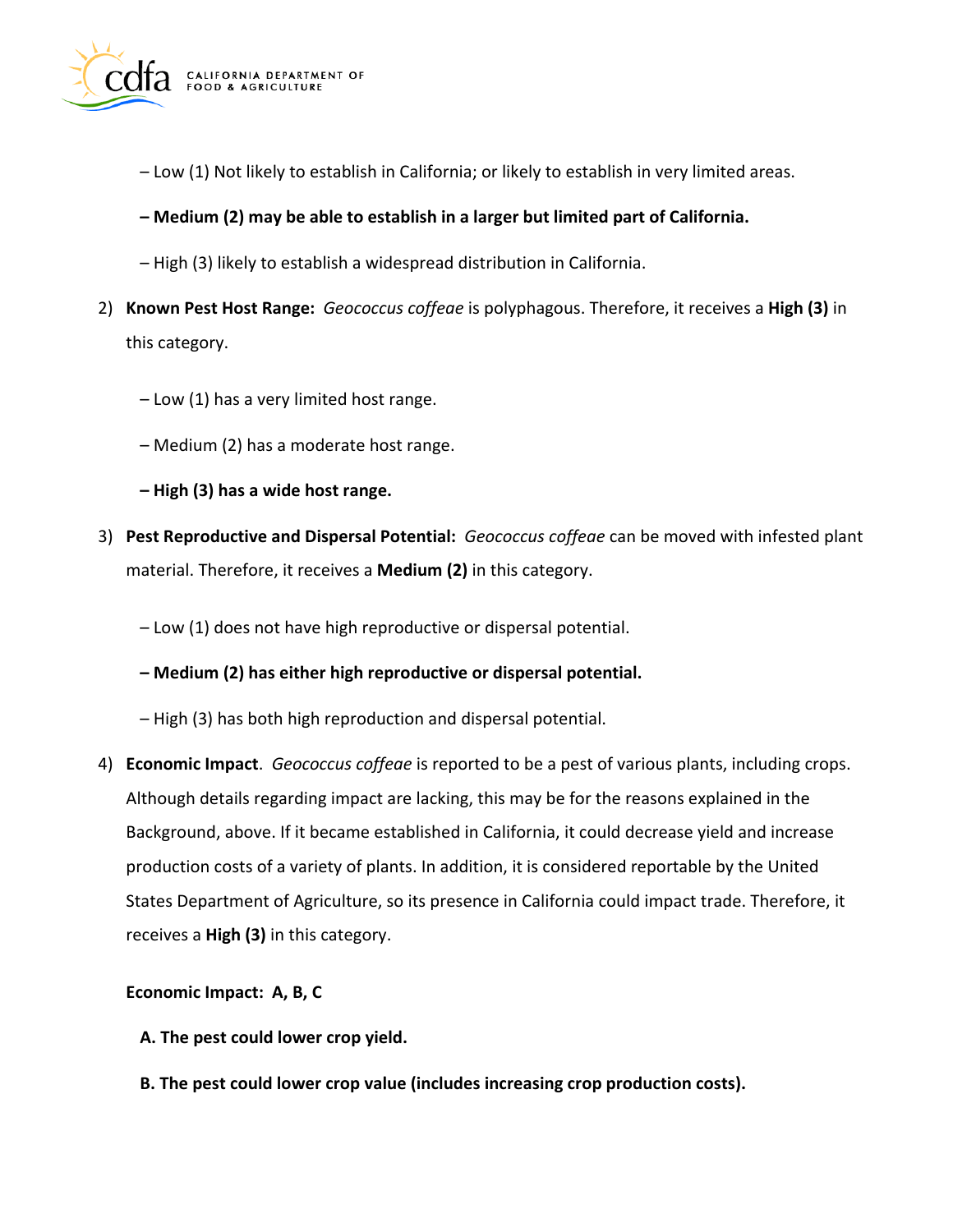

## **C. The pest could trigger the loss of markets (includes quarantines).**

- D. The pest could negatively change normal cultural practices.
- E. The pest can vector, or is vectored, by another pestiferous organism.
- F. The organism is injurious or poisonous to agriculturally important animals.
- G. The organism can interfere with the delivery or supply of water for agricultural uses.

### **Economic Impact Score: High**

– Low (1) causes 0 or 1 of these impacts.

- Medium (2) causes 2 of these impacts.
- **High (3) causes 3 or more of these impacts.**
- 5) **Environmental Impact**. *Geococcus coffeae* feeds on a wide variety of plants. It could cause damage to garden and ornamental plants and trigger treatments. Damage to native plants is possible, especially in the milder portions of the state. Therefore, *G. coffeae* receives a **High (3)** in this category.

### **Environmental Impact: A, D, E**

## **A. The pest could have a significant environmental impact such as lowering biodiversity, disrupting natural communities, or changing ecosystem processes.**

- B. The pest could directly affect threatened or endangered species.
- C. The pest could impact threatened or endangered species by disrupting critical habitats.

### **D. The pest could trigger additional official or private treatment programs.**

**E. The pest significantly impacts cultural practices, home/urban gardening or ornamental plantings.** 

### **Environmental Impact Score: High (3)**

– Low (1) causes none of the above to occur.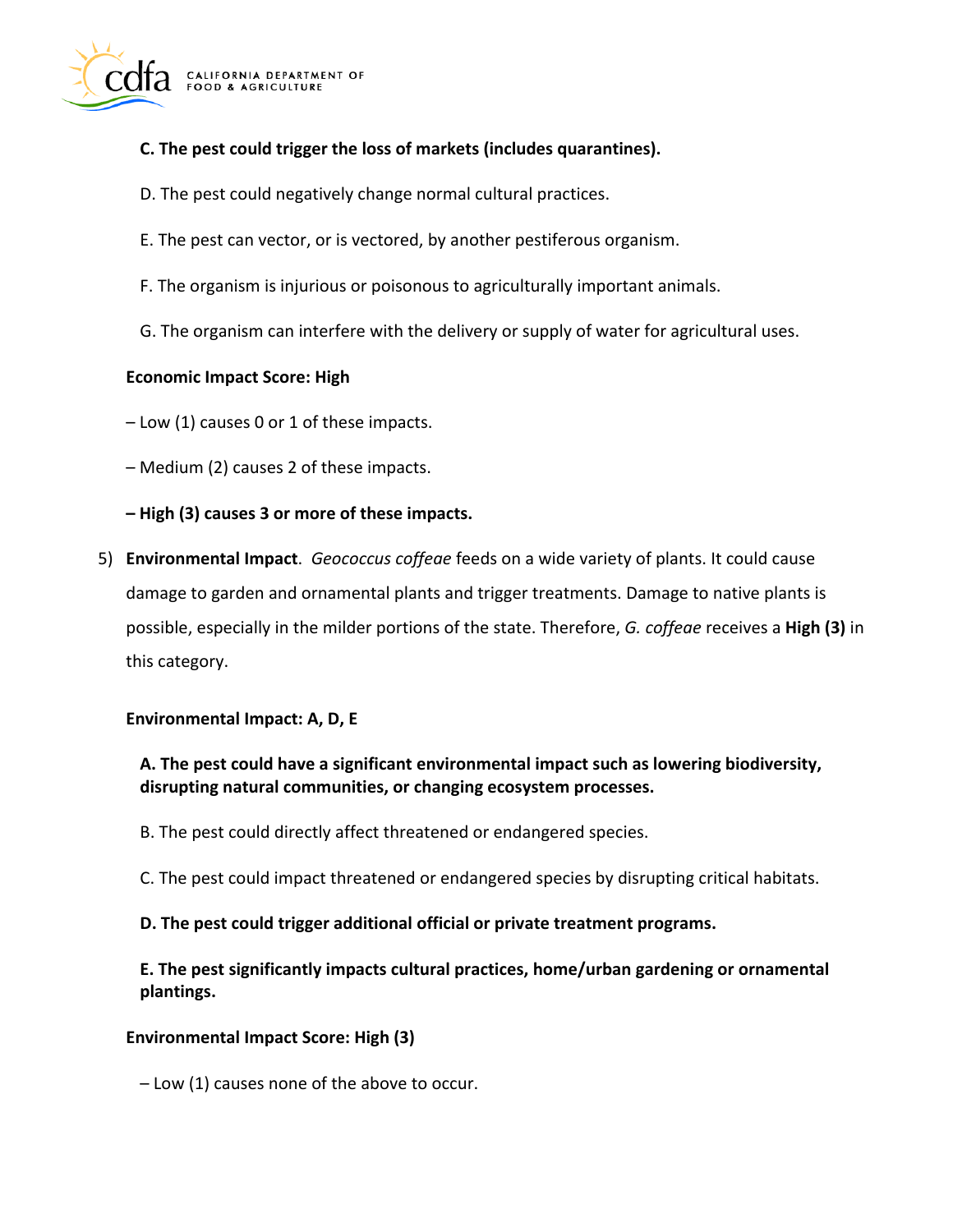

- Medium (2) causes one of the above to occur.
- **High (3) causes two or more of the above to occur.**

# **Consequences of Introduction to California for** *Geococcus coffeae***: High (13)**

Add up the total score and include it here.

 $-Low = 5-8$  points

–Medium = 9-12 points

**–High = 13-15 points** 

6) **Post Entry Distribution and Survey Information:** *Geococcus coffeae* is not known to be

established in California. It receives a **Not established (0)** in this category.

**–Not established (0) Pest never detected in California, or known only from incursions.** 

–Low (-1) Pest has a localized distribution in California, or is established in one suitable climate/host area (region).

–Medium (-2) Pest is widespread in California but not fully established in the endangered area, or pest established in two contiguous suitable climate/host areas.

–High (-3) Pest has fully established in the endangered area, or pest is reported in more than two contiguous or non-contiguous suitable climate/host areas.

# **Final Score:**

7) The final score is the consequences of introduction score minus the post entry distribution and survey information score: High (13)

# **Uncertainty:**

There are no ongoing surveys for *G. coffeae*, so it is possible that this mealybug is already established in California. It is possible that this mealybug may not be able to thrive in California for climatic reasons. It is also possible that it may not be capable of causing significant impacts to native or ornamental plants in this state.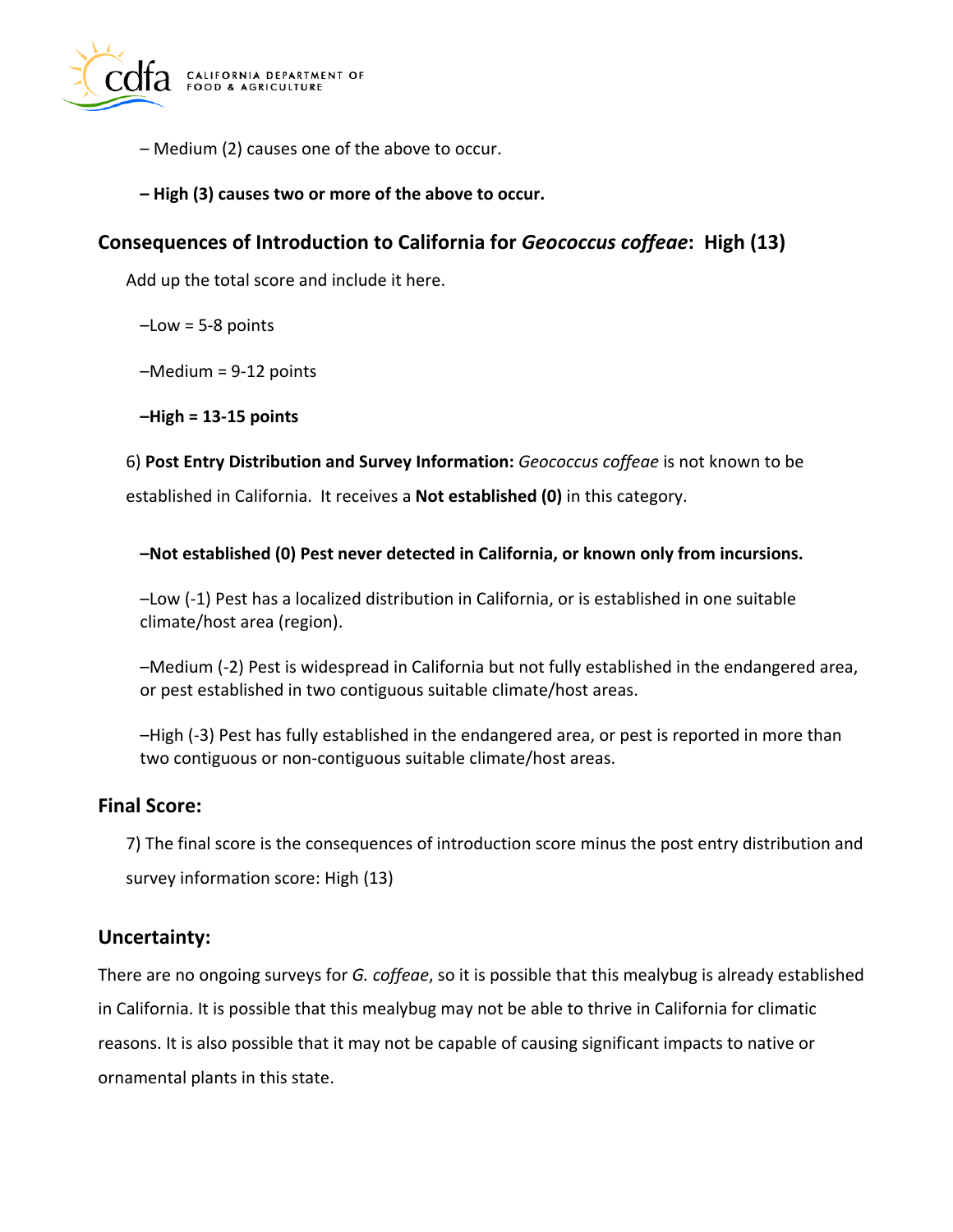

# **Conclusion and Rating Justification:**

*Geococcus coffeae* is a root mealybug that feeds on a wide variety of plants. It poses a threat to the agriculture and environment of California. It is not known to be established in this state. For these reasons, an "A" rating is justified.

# **References:**

Beardsley, J. W. 1966. Hypogaeic mealybugs of the Hawaiian islands (Homoptera: Pseudococcidae). Proceedings of the Hawaiian Entomological Society 19:151-155.

Caballero, A. and Ramos-Portilla, A. A. 2018. Hypogeal scale insects (Hemiptera: Coccomorpha) of the coffee agro-system in Chiapas state, Mexico, with description of a new species of Williamsrhizoecus Kozár and Konczé Benedicty (Rhizoecidae). The Journal of basic and Applied Zoology. [doi.org/10.1186/s41936-018-0054-2](https://doi.org/10.1186/s41936-018-0054-2)

Caballero, A., Ramos-Portilla, A. A., Rueda-Ramírez, D., Vergara-Navarro, E. V., and Serna, F. 2020. The scale insect (Hemiptera: Coccomorpha) collection of the entomological museum "Universidad Nacional Agronomía Bogotá," and its impact on Colombian coccidology. Bonn Zoological Bulletin 69:165-183.

California Department of Food and Agriculture. Pest and damage record database. Accessed December 15, 2021: <https://pdr.cdfa.ca.gov/PDR/pdrmainmenu.aspx>

García Morales, M., Denno, B.D., Miller, D.R., Miller, G.L., Ben-Dov, Y., and N.B. Hardy. 2016. ScaleNet: A literature-based model of scale insect biology and systematics. Accessed December 15, 2021:<http://scalenet.info>.

Hara, A. H., Niino-DuPonte, R., and Jacobsen, C. M. 2001. Root mealybugs of quarantine significance in Hawaii. Insect Pests. March 2001. Cooperative Extension Service, College of Tropical Agriculture & Human Resources, University of Hawaii at Manoa. Accessed December 15, 2021: <https://www.ctahr.hawaii.edu/oc/freepubs/pdf/ip-6.pdf>

Kozarzhevskaya, E. and Reitzel, J. 1977. Some soil mealybugs (Homoptera: Pseudococcidae) found in Denmark. Tidsskrift for Planteavl 81:374-380.

Kuitert, L. C. and Dekle, W. 1966. Control of root mealybug, *Geococcus coffeae* Green. Proceedings of the Florida State Horticultural Society 79:484-488.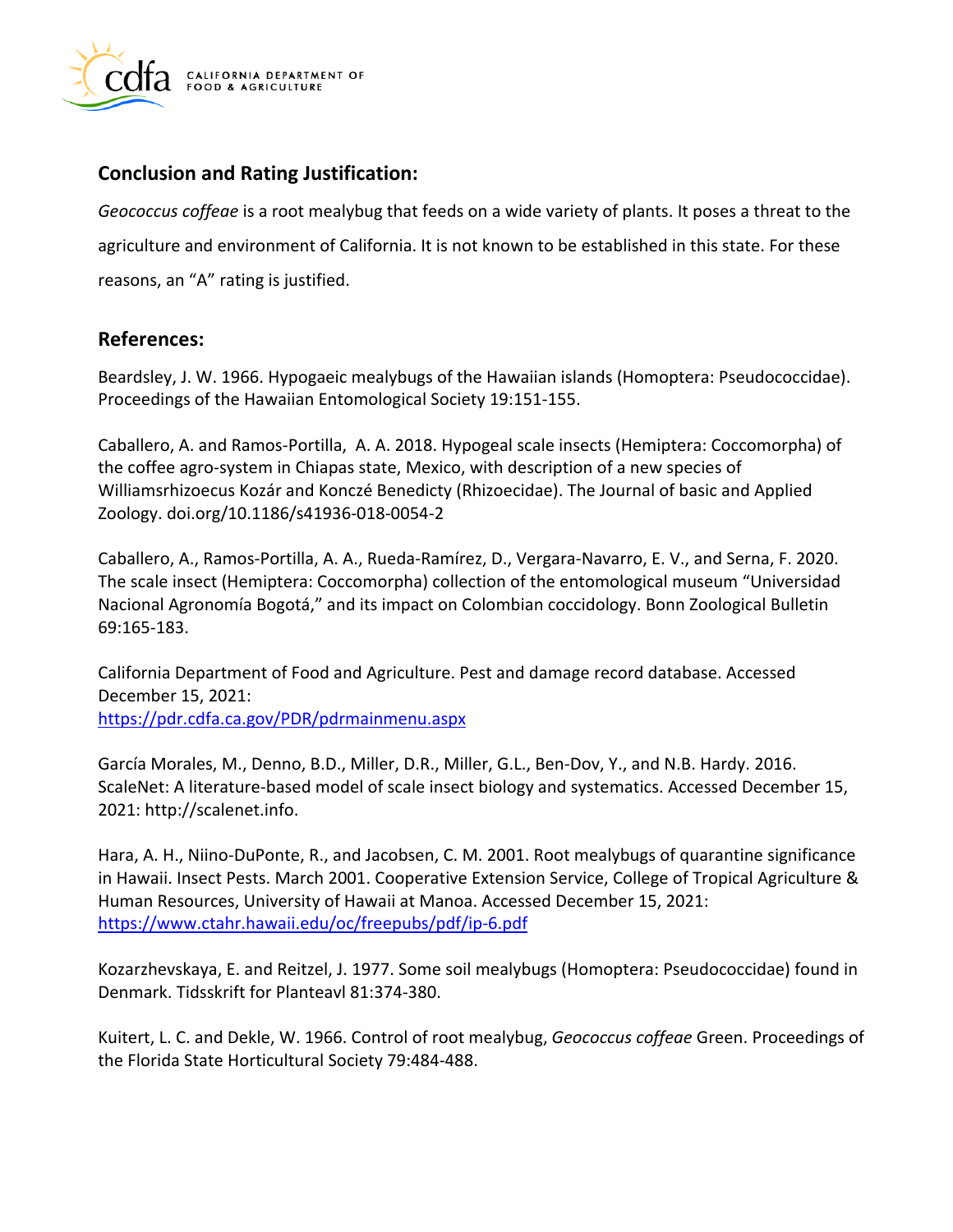

Mille, C., Henderson, R. C., Cazères, S., and Jourdan, H. 2016. Checklist of the scale insects (Hemiptera: Sternorrhyncha: Coccomorpha) of New Caledonia. Zoosystema 38:129-176.

Miller, D. R., Miller, G. L., and Watson, G. W. 2002. Invasive species of mealybugs (Hemiptera: Pseudococcidae) and their threat to U.S. agriculture. Proceedings of the Entomological Society of Washington 104:825-836.

Smitha, M. S. and Mathew, M. P. 2010. Management of root mealybugs, *Geococcus* spp. in banana cv. nendran. Pest Management in Horticultural Ecosystems 16:108-119.

Van Lenteren, J. C. 2020. 16. Biological control in Guatemala. pp. 261-265 in (van Lenteren, J. C. et al.) (eds) Biological Control in Latin America and the Caribbean: Its rich history and Bright Future. CABI.

## **Responsible Party:**

Kyle Beucke, 1220 N Street, Sacramento, CA 95814, 916-698-3034, [permits\[@\]cdfa.ca.gov](https://permits[@]cdfa.ca.gov) 

# **\*Comment Period: 12/30/2021 – 02/13/2022**

## **\*NOTE:**

You must be registered and logged in to post a comment. If you have registered and have not received the registration confirmation, please contact us at [permits\[@\]cdfa.ca.gov](https://permits[@]cdfa.ca.gov).

## **Comment Format:**

 $\clubsuit$  Comments should refer to the appropriate California Pest Rating Proposal Form subsection(s) being commented on, as shown below.

### **Example Comment:**

Consequences of Introduction: 1. Climate/Host Interaction: [Your comment that relates to "Climate/Host Interaction" here.]

- $\cdot$  Posted comments will not be able to be viewed immediately.
- $\triangleleft$  Comments may not be posted if they:

Contain inappropriate language which is not germane to the pest rating proposal;

Contains defamatory, false, inaccurate, abusive, obscene, pornographic, sexually oriented, threatening, racially offensive, discriminatory or illegal material;

Violates agency regulations prohibiting sexual harassment or other forms of discrimination;